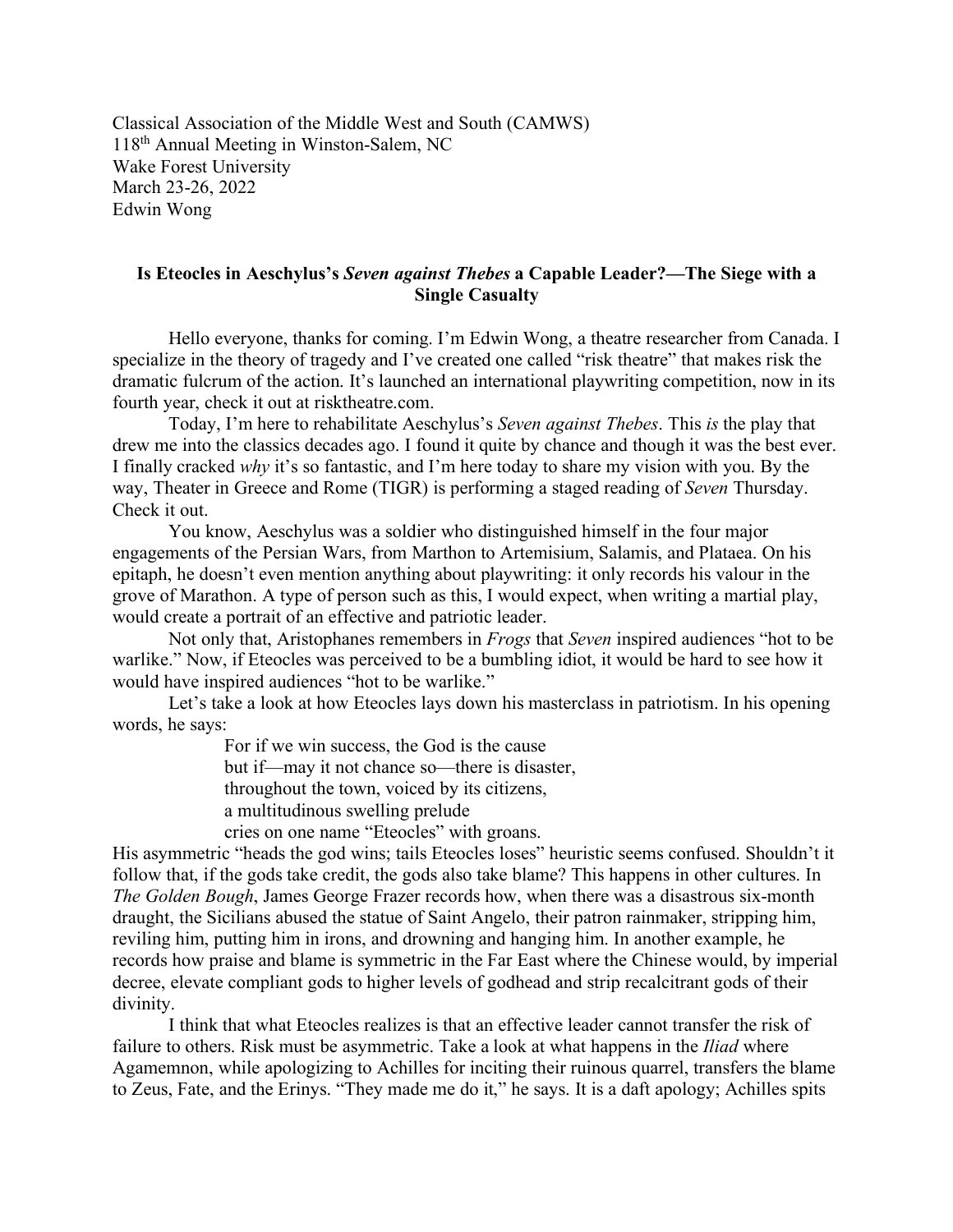it out. So too, when, facing mounting losses, Agamemnon points his finger at Zeus. Now it may be true that it happens by the will of Zeus, but, you can't say that.

So, Eteocles—unlike Agamemnon—by holding himself responsible, aligns himself with his constituents' interests. In other words, he has skin in the game. The principle of skin in the game find is that, to succeed, one must be invested in the successful outcome. Skin in the game is a concept from the business world, where it was observed that startups where the founders invested their own seed money were more likely to succeed. For example: want to create the world's most successful theatre company?—well, make Shakespeare and Richard Burbage your shareholders. The skin in the game idea caught my attention when mathematician, philosopher, and trader Nassim Nicholas Taleb elevated the idea into a way of life in his 2018 New York Times bestselling book *Skin in the Game*. When I read it, it occurred to me that this is the policy Eteocles is pursuing.

To see how skin in the game works, look at the chorus. They're in a panic. They come to the acropolis to prostrate themselves on the gods' altars. "Zeus, Father Omnipotent! all fulfilling!" says the chorus, "Let us not fall into the hands of the foeman!" "Do not betray this city," says the chorus. As the chorus prays, Eteocles rebukes them, calling them "insupportable creatures" and "an object of hatred." Why the harsh words? The chorus protests. They have done nothing wrong. They were afraid. They ran to the altars. Their actions fall in line with custom.

Skin in the game can explain Eteocles's exasperation. Take a look at another prayer from Marlowe's play—when the great magician Faustus, having achieved world dominion, at perhaps too high a price, looks for another way. He calls on God. "I do repent," he says, "and yet I do despair." Like the chorus's prayers saying "Grant me not be a slave" and "do not betray the city," these are negative prayers lacking skin in the game. They are the prayers, like Faustus' of someone who is already defeated.

Eteocles gives them a better prayer, one that motivates people and gods by promising them a share of the victory. The new prayer invokes the gods as the city's allies, a joyous paean of thanksgiving promising them hearths abounding with sacrificial animals and altars adorned with spoils. The chorus get it: from singing the fall of Thebes at the beginning, by the time the action moves to the sixth gate, they are calling on Zeus to "strike down and slay the foe."

It shouldn't really make a difference whether you have skin. When Agamemnon says it was Zeus, you know, he was correct. And if you're a playwright, it shouldn't really matter if you're a shareholder: you try your best to do your job, right? Well, wrong. It's not logic that counts because we're not machines. We're humans and we're wired a certain way that having skin in the game works. What *Seven* suggests is that patriotism is a behaviour, and if you start looking at a behaviour logically, it doesn't work. To analyze behaviour, look at the biological basis of behaviour as an inherited trait conditioned by natural selection.

Consider, now, another logical anomaly: how Eteocles polarizes attackers and defenders into a binary "us and them." While the defenders are nurtured by the motherland, honour the "throne of Modesty," and enjoy the favour of the Olympian gods, the attackers stand ready to "strike like a serpent," abuse one another, speak blasphemy against the gods, and carry on their devices images of night and darkness. In an insult to fact checkers, they even call the attackers a "foreign-tongued enemy." What is more, Eteocles takes the binary "us and them" mentality and asks his constituents to take a side. Talk about divisive. Why does he do this?

If patriotism is a social behaviour, then it probably can be observed in other times and other species. You can see this behaviour in the social insects. In times of prosperity, honeybees are tolerant of bees from neighbouring hives entering their nests and borrowing supplies. In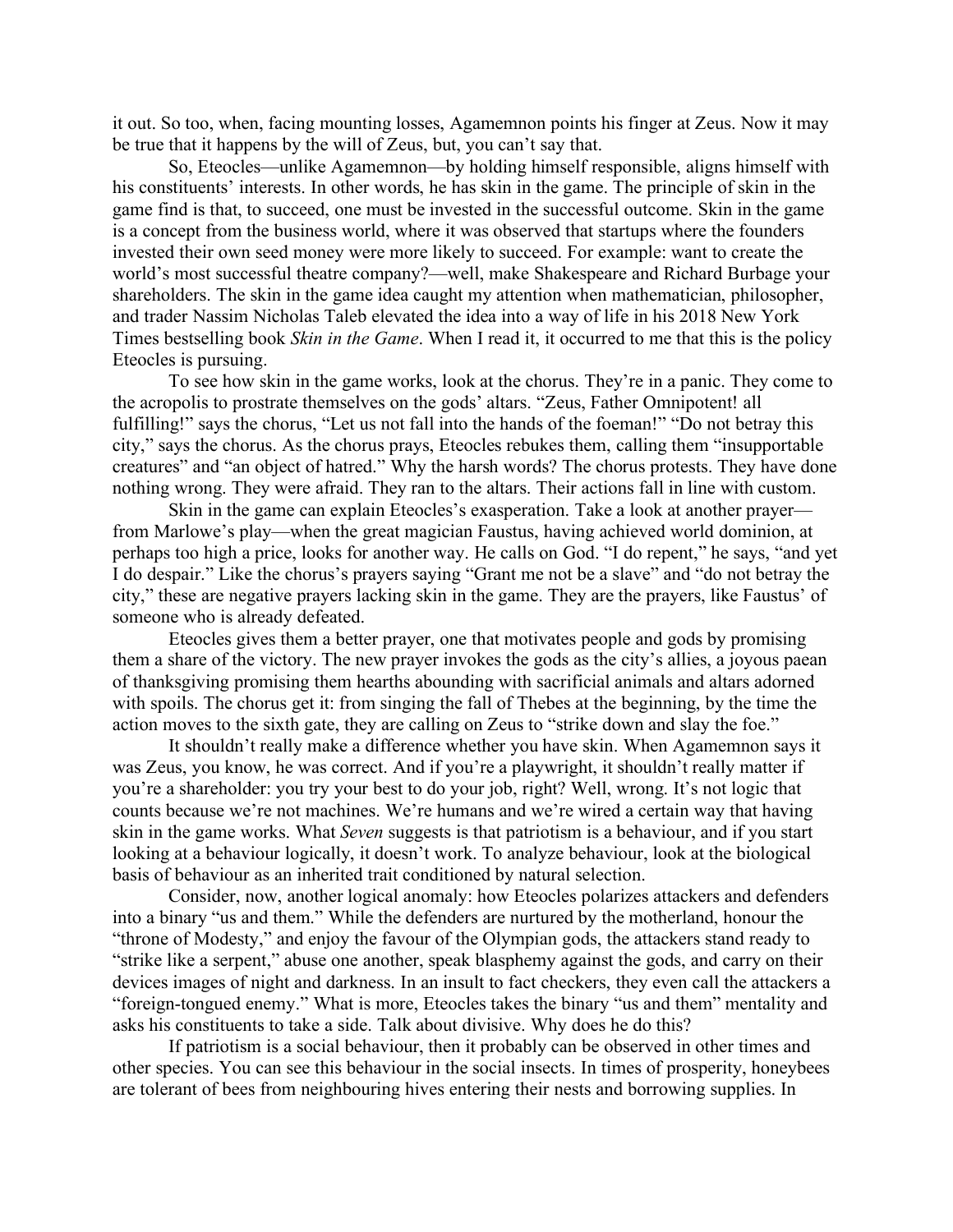times of dearth, however, they attack every intruder at the gate. Anthropologists have identified in early hunter-gatherers evidence of a binary mentality cleaving sapiens into in- and out-group members. The Nyae Nyae, for example, a group of !Kung hunter-gatherers living in the Kalahari Desert "speak of themselves as perfect and clean and other !Kung people as alien murderers who use deadly poisons."

This is where I turn to biologist E. O. Wilson's theory of sociobiology where he posits that human behaviours, being encoded in the genes, have been selected through the long process of evolution. Reason and logic is a relatively new thing. These feelings of territoriality are a more ancient device, seeing that the behaviour of territoriality can be traced back from humanity all the way back to the social insects. Kinship is an old thing that ties together groups through behaviours and customs. We see it in the patronymic: by calling the defenders the "son of Astacus," "Creon's son," or the "son of Oenops" Eteocles shames his defenders to at least equal their fathers. Skin in the game and patriotism may be, speculates Wilson, a behavior encoded into our genes through eons of evolution, allowing the animals who exhibited such impulses to multiply.

Though a valuable behaviour, patriotism or territoriality comes with pros and cons. Take Lasthenes, the defender at the sixth gate, who is described, positively, by Eteocles as being *echthroxenos*, or "hateful to strangers." He is useful. But how useful is he in a time of peace? We can see in Lasthenes, how patriotism, being a hypertrophy and cultural outgrowth of an innate tribalism that unites kin groups into bands, can go too far. Here's the issue: too little patriotism, and Thebes falls. Too much and nationalism and racism rise, stalling the spread of culture and information. A character such as Lasthenes walks a thin line. Being "hateful to strangers" he is an effective sentry. But what happens when the siege is lifted?

To sum up, I've looked at *Seven* through the concept of *skin in the game*, an idea found in political and economics discourse. By giving the chorus skin in the game, Eteocles unites the war effort inside the city. That this is an example of successful generalship can be seen by comparing what's going on outside the gates with the attackers, who hurl insults at one another. I've also looked at *Seven* through a sociobiological lens. Sociobiology argues that patriotism and territoriality is a behaviour. By activating this behaviour, Eteocles mobilizes the defence of the home range. None of these tactics is logical. But then, human biology is illogical, an archaeology of many behaviours accumulated over an evolutionary timespan that's hard to imagine.

*Seven*, by dramatizing patriotism highlights the advantages and disadvantages of biology. It is a most crucial play, as it provides a springboard into a broader discussion of patriotism, leadership, nationalism, and other critical issues we face in the twenty-first century: the problem of how to build a space age society from genes adapted to Stone and Heroic Age environments.

And, to get back to the original question: is Eteocles a capable general? By giving the defenders skin in the game and creating a divisive "us and them" heuristic he carries the day, raises the siege and destroys the enemy at the cost of only one casualty. Not good. But not bad, either. Just all too human.

**If you've enjoyed this talk, be sure to check out my new book:** *When Life Gives You Risk, Make Risk Theatre: Three Tragedies and Six Essays***. Coming out early 2022.**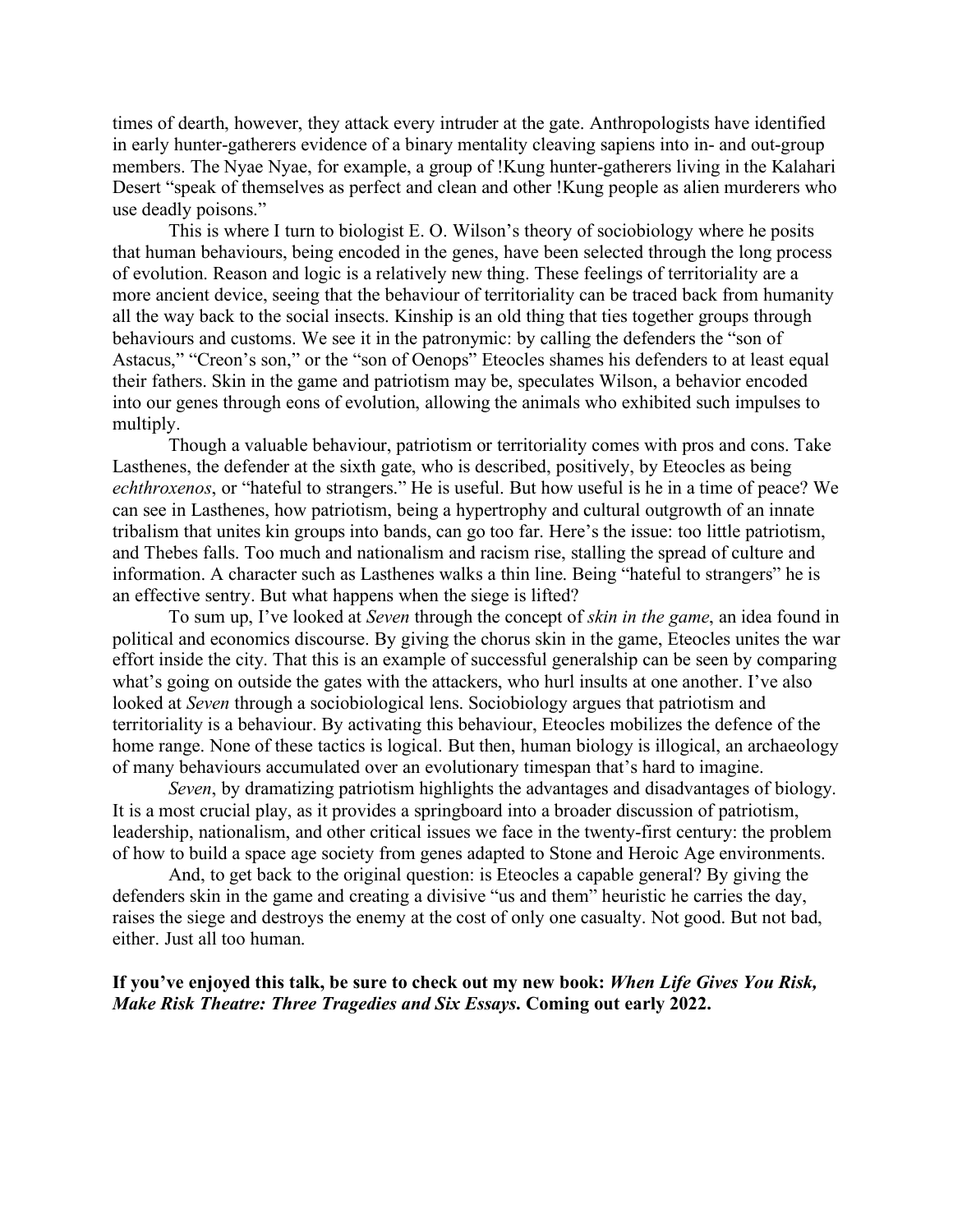Creators, Innovators, and Theatremakers: DEFY THE SMALLNESS OF THE STAGE WITH THE GREATNESS OF YOUR DARING

Wong's first book upended tragic literary theory by arguing that risk is the dramatic  $\begin{minipage}[c]{0.9\linewidth} \textbf{fulcrum of the action. It also launched} \\ \textbf{an international polymitting competition} \end{minipage}$ (risktheatre.com). His second book expands on how chance directs the action, both on and off the stage.

"Independent and provocative" - Robert C. Evans,<br>
I. B. Young Professor of English<br>
at Auburn University<br>
at Montgomery

Inside you will find three risk theatre tragedies by acclaimed playwrights: In Bloom (Gabriel Jason Dean), The Value (Nicholas Dunn), and Children *n town* (valuer *assum Demayr, the value* (watchs Dump), and *Canhaer*  $of$  *Combs and Watch Chains (Emily McClain). From the poppy fields of Afghanistan to the motel rooms and doctors' offices lining interstate express* 

Six risk theatre essays round off this volume. In a dazzling display from Aeschylus to Shakespeare, Thomas Hardy, and Arthur Miller, Wong reinterprets theatre through chance and probability theory. After risk thatre, you

TOMORROW, WHOEVER SAYS DRAMA WILL SAY RISK

Edwin Wong (1974-) is a classicist and Edwin Wong (1974-) is a classic<br>ist and theatre researcher specializing in the impact of the highly improbable.<br>He has been of the highly improbable. He has been of the bighly improbable. He has been complex<br>conter and th



FriesenPress



**EDWIN WONG** 

۰

 $R<sup>o</sup>$ G THEAT **RISK** MAKE **RIB Three Tragedies** and Six Essays **EDWIN WONG** 

## Because theatre<br>IS LIFE'S DRESS REHEARSAL